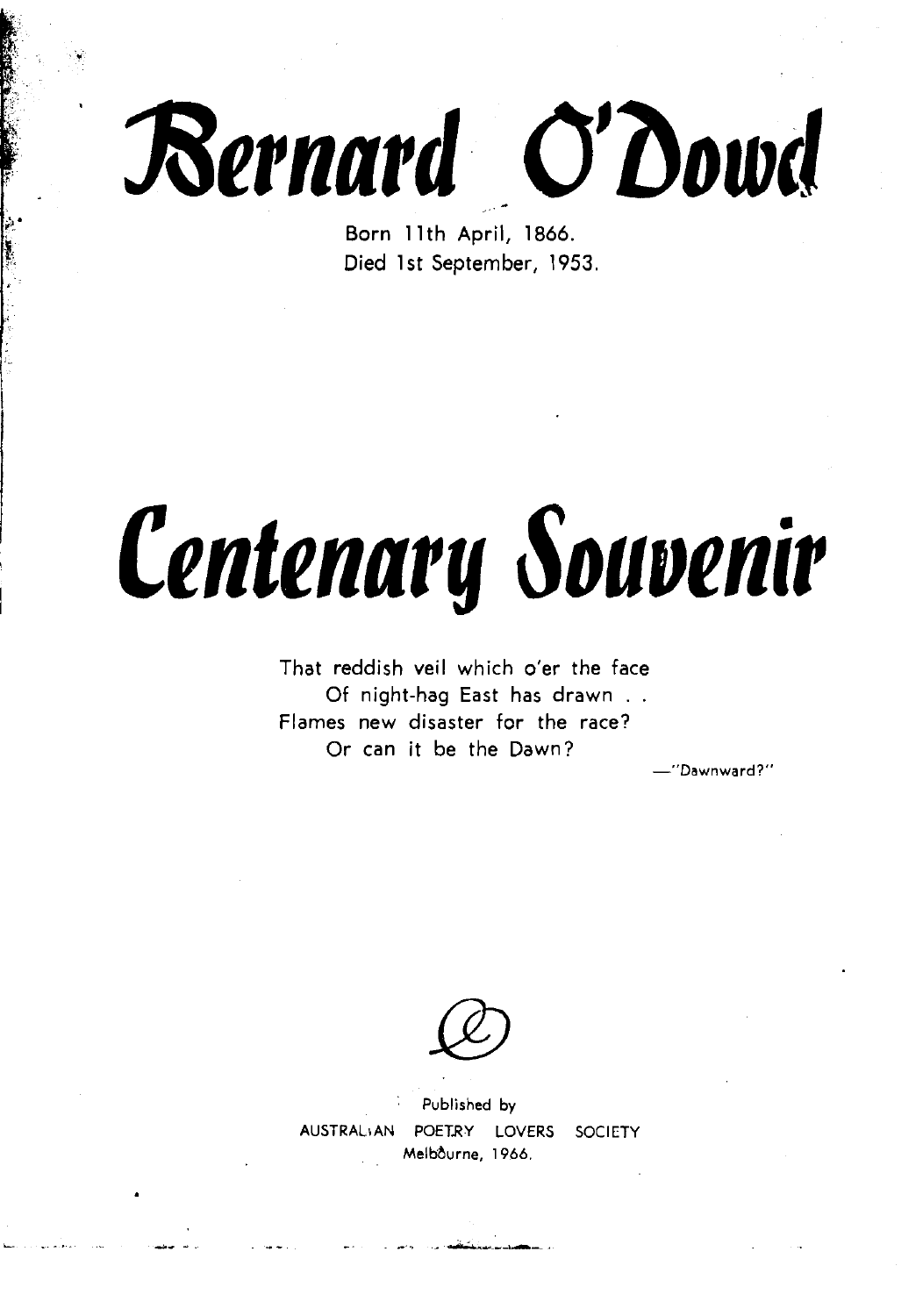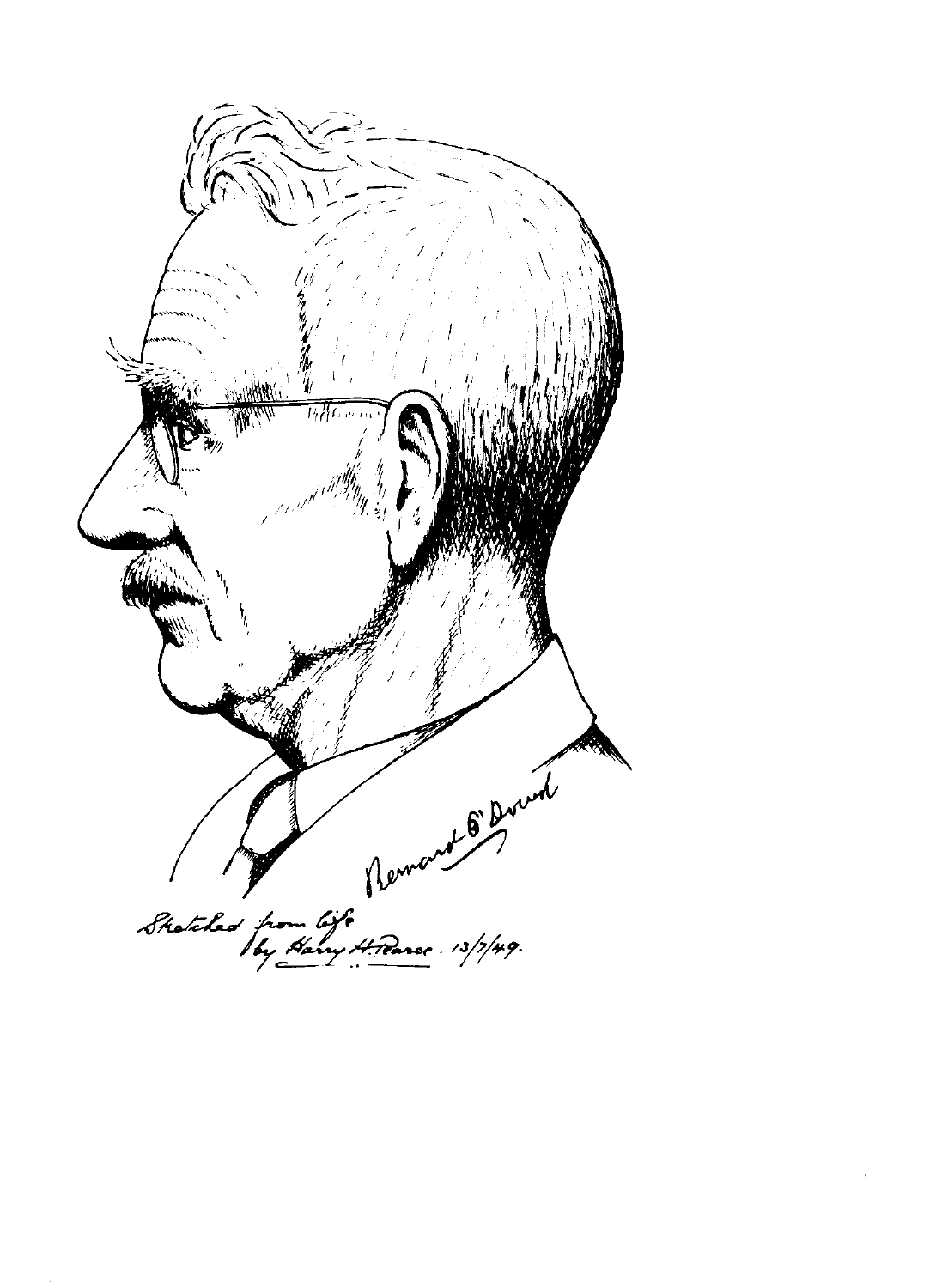## *THE* POET

They tell you the poet is useless and empty the sound of his lyre, That science has made him a phantom, and thinned to a shadow his fire; Yet reformer has never demolished a dungeon or den of the foe But the flame of the soul of a poet pulsated in every blow.

They tell you he hinders with tinklings, with gags from an obsolete stage, The dramas of deed and the worship of Laws in a practical age; But the deeds of today are the children of magical dreams he has sung, And the Laws are ineffable fires that from niggardly heaven he wrung!

The bosoms of women he sang of are heaving today in our maids; The God that he drew from the silence our woes or our weariness aids. Not a maxim has needled through Time, but a poet had feathered its shaft, Not a Law is a boon to the people, but he has dictated its draft.

And why do we fight for our feilows? For Liberty why do we long? Because with the core of our nerve-cells are woven the lightnings of song! For the poet for ages illumined the animal dreams of our sires. And his Thought-Become-Flesh is the matrix of all our unselfish desires!

Yea, why do we fain for the Beautiful? Why do we die for the Right? Because through the forested aeons, in spite of the priests of the Night, Undeterred by the faggot or cross, uncorrupted by glory or gold, To our mothers the poet his Vision of Goodness and Beauty has told.

When, comrades, we thrill to the message of speaker in highway or hall, The voice of the poet is reaching the silenter poet in all; And again, as of old, when the flames are to leap up the turrets of Wrong, Shall the torch of the New Revolution be lit from the words of a Song.

-BERNARD O'DOWD

(Printed with permission from Lothian Publishing Co. Pty. Ltd.)